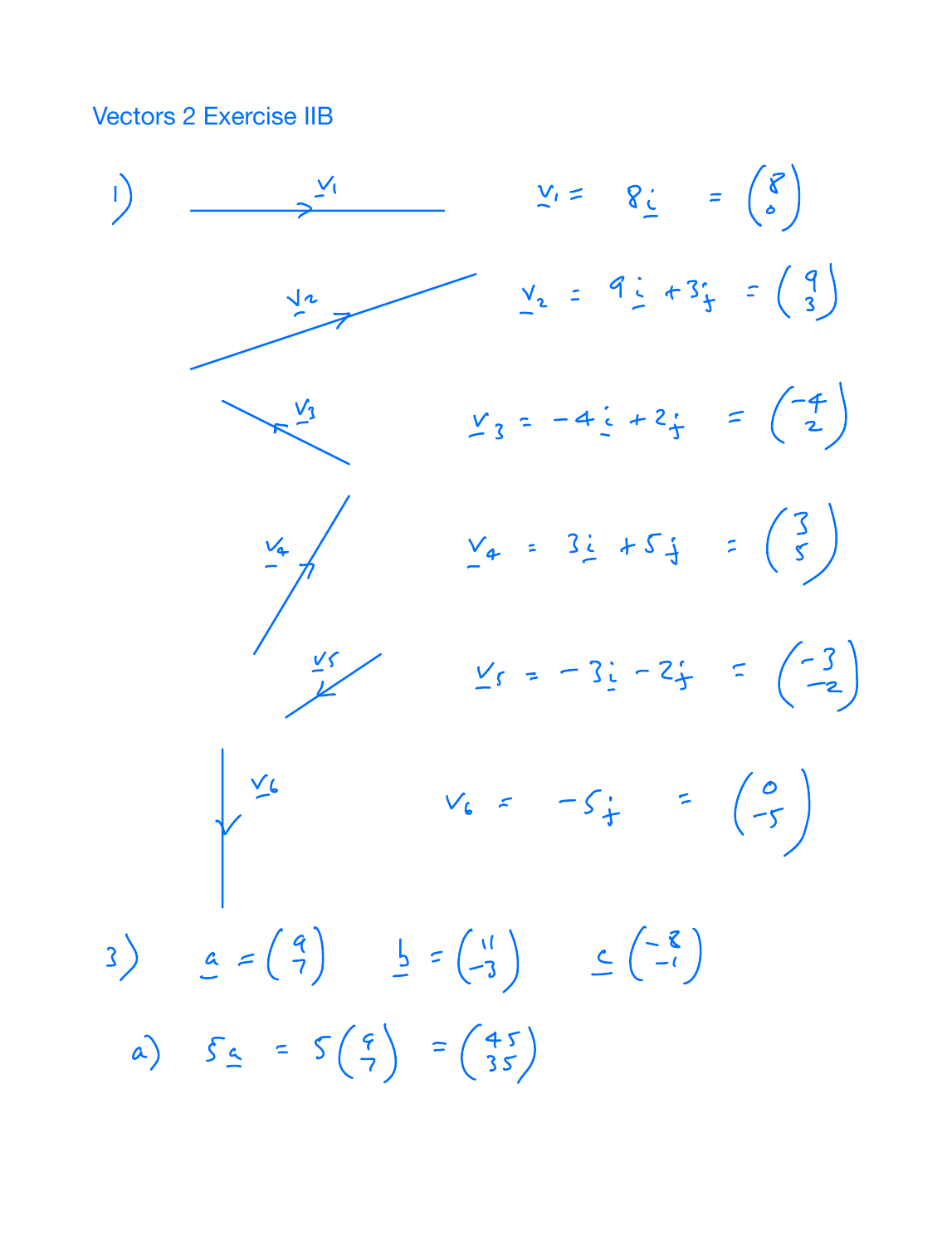$$
\begin{array}{lll}\n\text{(a)} & -\frac{1}{2} \leq 2 \\
\text{(b)} & -\frac{1}{2} \left( \frac{-8}{-1} \right) \\
\text{(c)} & \frac{a}{2} + \frac{1}{2} + \frac{c}{2} \\
\text{(d)} & -\frac{1}{2} + \frac{c}{2} \\
\text{(e)} & -\frac{1}{2} + \frac{c}{2} \\
\text{(f)} & \frac{1}{2} \left( \frac{1}{2} \right) \\
\text{(g)} & \frac{1}{2} \left( \frac{1}{2} \right) \\
\text{(h)} & \frac{1}{2} \left( \frac{1}{2} \right) \\
\text{(i)} & \frac{1}{2} \left( \frac{1}{2} \right) \\
\text{(ii)} & \frac{1}{2} \left( \frac{1}{2} \right) \\
\text{(iv)} & \frac{1}{2} \left( \frac{1}{2} \right) \\
\text{(v)} & \frac{1}{2} \left( \frac{1}{2} \right) \\
\text{(v)} & \frac{1}{2} \left( \frac{1}{2} \right) \\
\text{(v)} & \frac{1}{2} \left( \frac{1}{2} \right) \\
\text{(v)} & \frac{1}{2} \left( \frac{1}{2} \right) \\
\text{(v)} & \frac{1}{2} \left( \frac{1}{2} \right) \\
\text{(v)} & \frac{1}{2} \left( \frac{1}{2} \right) \\
\text{(v)} & \frac{1}{2} \left( \frac{1}{2} \right) \\
\text{(v)} & \frac{1}{2} \left( \frac{1}{2} \right) \\
\text{(v)} & \frac{1}{2} \left( \frac{1}{2} \right) \\
\text{(v)} & \frac{1}{2} \left( \frac{1}{2} \right) \\
\text{(v)} & \frac{1}{2} \left( \frac{1}{2} \right) \\
\text{(v)} & \frac{1}{2} \left( \frac{1}{2} \right) \\
\text{(v)} & \frac{1}{2} \left( \frac{1}{2} \right) \\
\text{(v)} & \frac{1}{2} \left( \frac{1}{2} \right) \\
\text{(v)} & \frac{1}{2} \left( \frac{1}{2} \right) \\
\text{(v)} &
$$

$$
5) \underline{c} = 3\underline{c} + 4\underline{f} = \begin{pmatrix} 3 \\ 4 \end{pmatrix}
$$
  
\n
$$
\underline{d} = \underline{c} - 2\underline{f} = \begin{pmatrix} 1 \\ -2 \end{pmatrix}
$$
  
\n
$$
\underline{c} + \lambda \underline{d} \text{ is parallel to } \underline{c} + \underline{f}
$$
  
\n
$$
\begin{pmatrix} 3 \\ 4 \end{pmatrix} + \lambda \begin{pmatrix} 1 \\ -2 \end{pmatrix} = \mu \begin{pmatrix} 1 \\ 1 \end{pmatrix}
$$
  
\n
$$
\begin{pmatrix} 3 + \lambda = \mu & 0 \\ 4 - 2\lambda = \mu & 2 \\ 4 - 2\lambda = \mu & 2 \end{pmatrix}
$$
  
\n
$$
\begin{pmatrix} 0 & -1 + 3\lambda = 0 & 3\lambda = 1 \\ 3\lambda = 1 & \lambda = \frac{1}{3} \end{pmatrix}
$$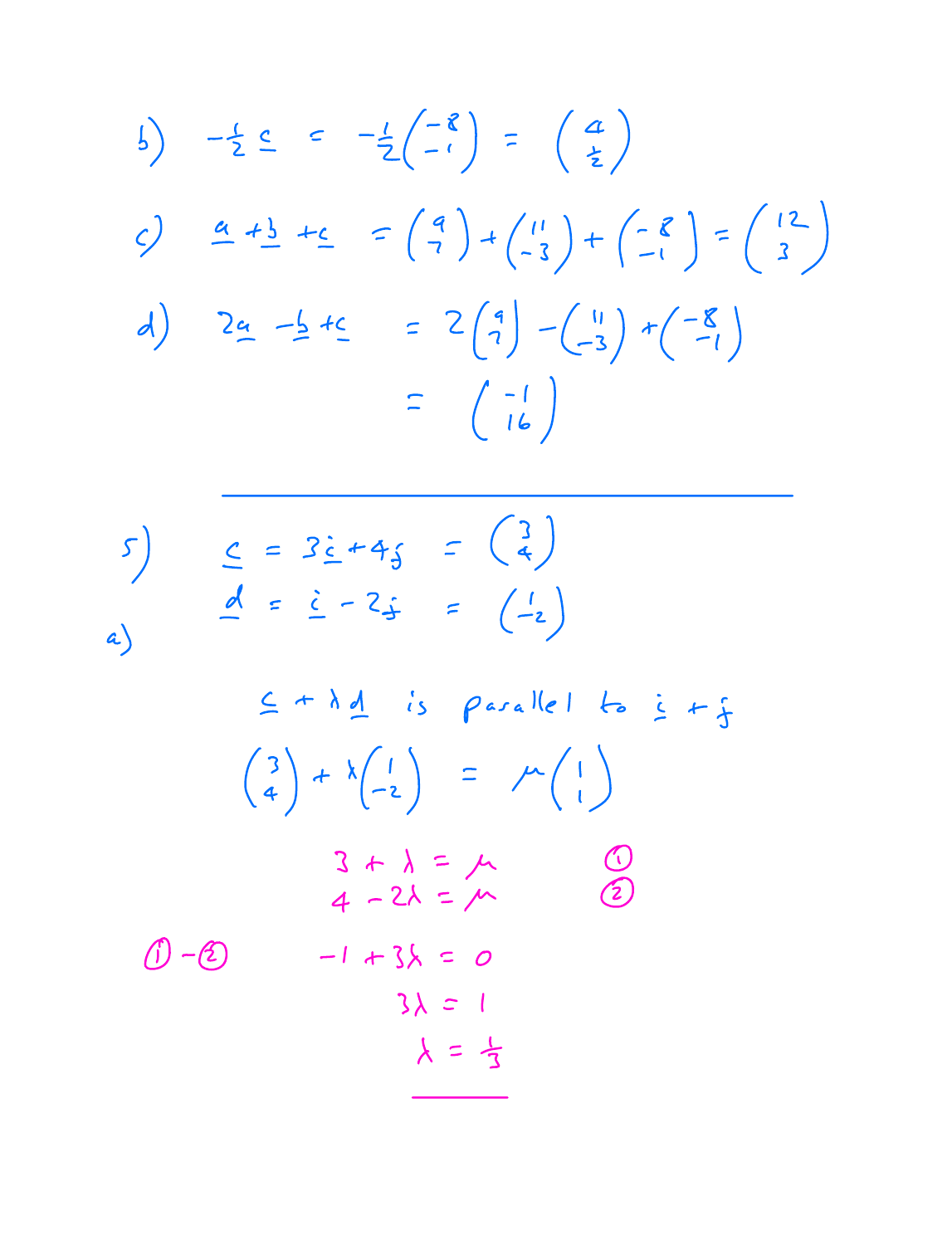5)  
\nFind 
$$
\mu \le t
$$
 of is parallel to  $\le +3$ ;  
\n $\mu \left(\frac{3}{4}\right) + \left(\frac{1}{2}\right) = \lambda \left(\frac{1}{3}\right)$   
\n $\frac{3}{4}\mu + 1 = \lambda$   
\n $4\mu - 2 = 3\lambda$   
\n $9 + 3 = 3\lambda$   
\n $9 - 2$   
\n $5\mu + 5 = 0$   
\n $5\mu = -5$   
\n $\mu = -1$ 

 $C$ lesswork - last 2 parts of Q2, 3,4,5  $\underline{a} = \begin{pmatrix} 2 \\ 3 \end{pmatrix}$   $\underline{b} = \begin{pmatrix} 4 \\ -1 \end{pmatrix}$  $2q$  $4\frac{1}{2}$  -9 =  $4\binom{2}{3} - \binom{4}{-1} = \binom{4}{13}$  $= 4i + 13i$  $2a - 31 = 2(\frac{2}{3}) - 3(\frac{4}{1}) = (-\frac{8}{9})$  $h)$  $= 8i + 9i$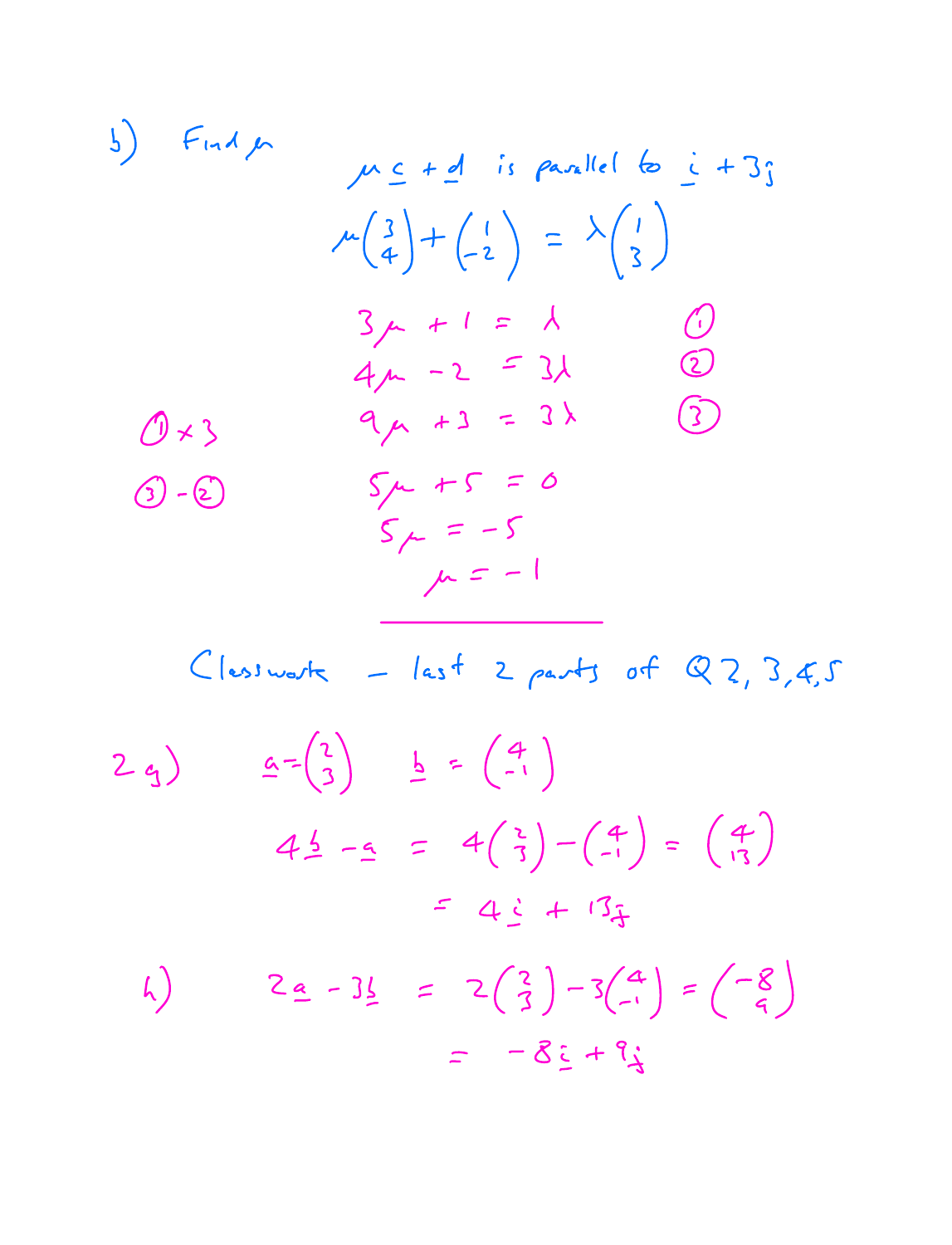3) 
$$
4 = \begin{pmatrix} 4 \\ 7 \end{pmatrix} \begin{pmatrix} 6 \\ -2 \end{pmatrix} \begin{pmatrix} 1 \\ -2 \end{pmatrix} \begin{pmatrix} 6 \\ -1 \end{pmatrix}
$$
  
\n4) 
$$
2 \begin{pmatrix} 3 \\ -2 \end{pmatrix} + 2 \begin{pmatrix} 2 \\ -1 \end{pmatrix} + 2 \begin{pmatrix} 1 \\ -1 \end{pmatrix} + 2 \begin{pmatrix} 1 \\ -2 \end{pmatrix} \begin{pmatrix} 2 \\ -2 \end{pmatrix}
$$
  
\n5) 
$$
= \begin{pmatrix} 22 \\ -24 \end{pmatrix} + \begin{pmatrix} -16 \\ -21 \end{pmatrix} + \begin{pmatrix} -27 \\ -21 \end{pmatrix}
$$
  
\n6) 
$$
2 + \lambda \begin{pmatrix} 2 \\ 1 \end{pmatrix} + \lambda \begin{pmatrix} 3 \\ -1 \end{pmatrix} = \lambda \begin{pmatrix} 1 \\ 0 \end{pmatrix}
$$
  
\n7) 
$$
2 + 3\lambda = \mu
$$
  
\n8) 
$$
\mu \Delta + \frac{1}{2} \rho \alpha \Delta k \begin{pmatrix} 2 \\ -1 \end{pmatrix} = \lambda \begin{pmatrix} 1 \\ 0 \end{pmatrix}
$$
  
\n9) 
$$
\mu \Delta + \frac{1}{2} \rho \alpha \Delta k \begin{pmatrix} 3 \\ 6 \end{pmatrix} = \lambda \begin{pmatrix} 1 \\ 0 \end{pmatrix}
$$
  
\n10) 
$$
\mu \Delta + \frac{1}{2} \rho \alpha \Delta k \begin{pmatrix} 6 \\ 6 \end{pmatrix} = \lambda \begin{pmatrix} 0 \\ 1 \end{pmatrix}
$$

$$
2\mu + 3 = 0 \Rightarrow \mu = -\frac{3}{2}
$$
\n
$$
5\mu - 1 = 1
$$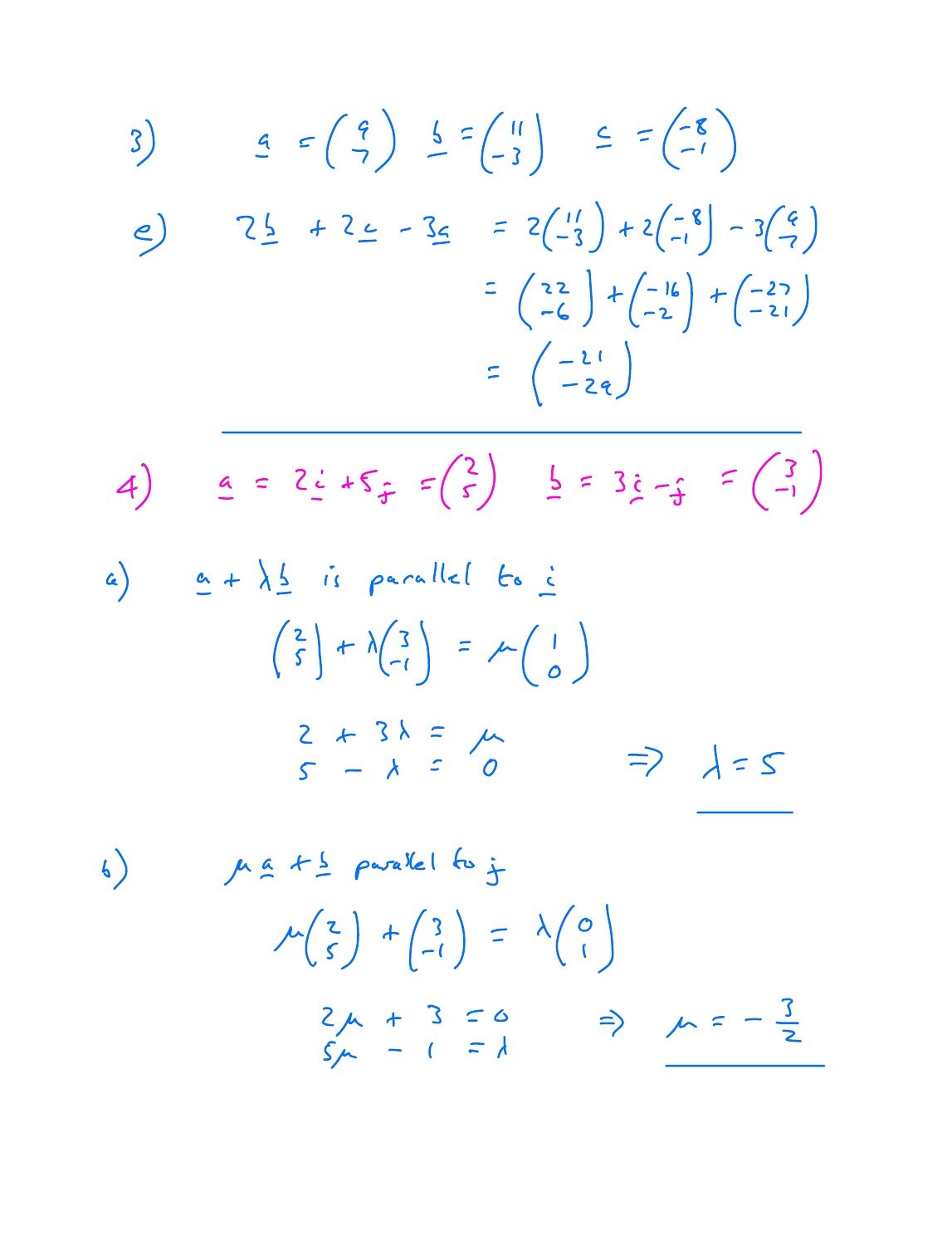$$
S \leq f(\frac{3}{4}) \leq f(\frac{1}{2})
$$
\n
$$
f(\frac{3}{4}) - f(\frac{1}{2}) = f(\frac{3}{4})
$$
\n
$$
f(\frac{3}{4}) - f(\frac{1}{2}) = f(\frac{3}{4})
$$
\n
$$
f(\frac{3}{4}) - f(\frac{1}{2}) = f(\frac{3}{4})
$$
\n
$$
f(\frac{3}{4}) - f(\frac{1}{2}) = f(\frac{3}{4})
$$
\n
$$
f(\frac{3}{4}) - f(\frac{1}{2}) = f(\frac{3}{4})
$$
\n
$$
f(\frac{3}{4}) - f(\frac{1}{2}) = f(\frac{3}{4})
$$
\n
$$
f(\frac{3}{4}) - f(\frac{1}{2}) = f(\frac{1}{2})
$$
\n
$$
f(\frac{3}{4}) - f(\frac{1}{2}) = f(\frac{1}{2})
$$
\n
$$
f(\frac{3}{4}) - f(\frac{1}{2}) = f(\frac{1}{2})
$$
\n
$$
f(\frac{3}{4}) - f(\frac{1}{2}) = f(\frac{1}{2})
$$
\n
$$
f(\frac{3}{4}) - f(\frac{1}{2}) = f(\frac{1}{2})
$$
\n
$$
f(\frac{3}{4}) - f(\frac{1}{2}) = f(\frac{1}{2})
$$
\n
$$
f(\frac{3}{4}) - f(\frac{1}{2}) = f(\frac{1}{2})
$$
\n
$$
f(\frac{3}{4}) - f(\frac{1}{2}) = f(\frac{1}{2})
$$
\n
$$
f(\frac{3}{4}) - f(\frac{1}{2}) = f(\frac{1}{2})
$$
\n
$$
f(\frac{3}{4}) - f(\frac{1}{2}) = f(\frac{1}{2})
$$
\n
$$
f(\frac{3}{4}) - f(\frac{1}{2}) = f(\frac{1}{2})
$$
\n
$$
f(\frac{3}{4}) - f(\frac{1}{2}) = f(\frac{1}{2})
$$
\n
$$
f(\frac{3}{4}) - f(\frac{1}{2}) = f(\frac{1}{2})
$$
\n
$$
f(\frac{3}{4}) - f(\frac{1}{2}) = f(\frac{1}{2})
$$
\n
$$
f(\frac{3}{
$$

d) 
$$
\underline{d} - \epsilon_{\leq}
$$
 parallel to  $\begin{pmatrix} -2 \\ 3 \end{pmatrix}$   
\n $\begin{pmatrix} 1 \\ -2 \end{pmatrix} - \frac{1}{2} \begin{pmatrix} 3 \\ 4 \end{pmatrix} = \frac{1}{2} \begin{pmatrix} -2 \\ 3 \end{pmatrix}$   
\n $\begin{pmatrix} 1 - 3t & -20 \\ -2 - 4t & -30 \end{pmatrix}$   
\n $\begin{pmatrix} 3 \times 2 & -4 - 8t & -60 \\ -1 - 15 = 0 & 4 \end{pmatrix}$   
\n $\begin{pmatrix} 3 \pm 2 & -1 - 12t & -12t \\ -1 - 17t & -17t & -17 \end{pmatrix}$